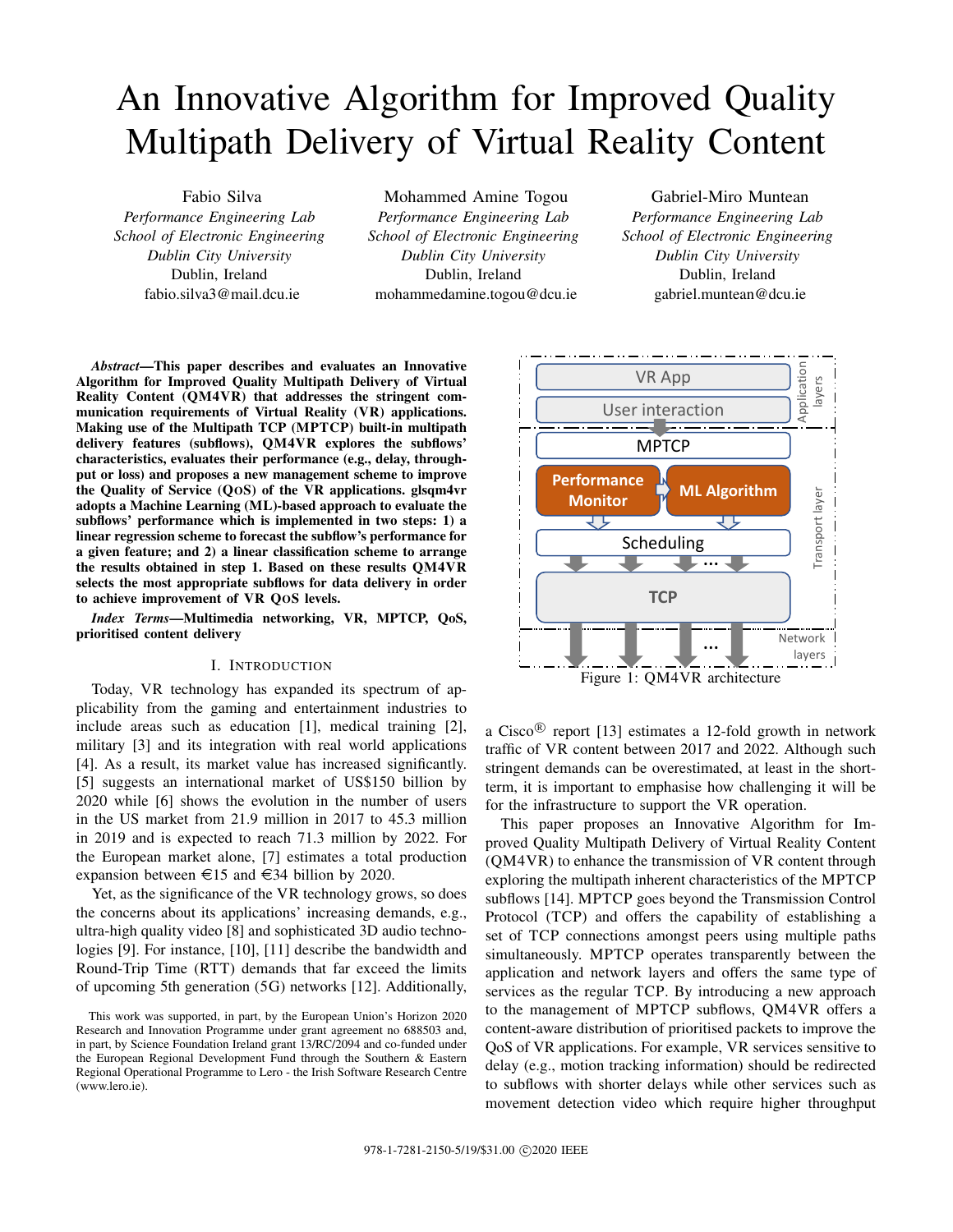should be redirected to subflows with higher throughput. To achieve this, QM4VR keeps track of the subflows operations and performance, and alters the load-balance/scheduling scheme to improve the QoS parameters. Figure 1 shows the algorithm's basic architecture. A full description is available in Section III. The rest of this paper is structured as follows. Section II surveys some related work. Section III describes the QM4VR's architecture. Section IV outlines the testbed scenario along with the simulation results. Finally, Section V concludes the paper.

# II. RELATED WORKS

The goal of QM4VR is to evaluate the subflows available on MPTCP subflow pool and prioritise the traffic of specific VR services according to their distinct demands. In this context, we first survey the schemes that were proposed to enhance the QoS of VR services. Then, we describe few schemes that deployed MPTCP to improve the performance of various applications.

#### *A. VR Services*

Improving QoS of typical multimedia services (i.e., audio and video) has been extensively studied in the literature. However, very few studies have focused on improving the QoS of VR services solely. In [8], the authors focused on bandwidth to improve VR video services delivery while the authors in [11] examined ways to reduce the transmission delay to promote the VR experience. Nevertheless, these efforts suggest that VR requirements far exceed the expected specification of the next-generation 5G networks [12]. Although network technologies have shown that *"less-than-stellar"* configurations were enough to support other technologies, VR unquestionably presents a challenge to the network infrastructure.

Given the relevance and projected growth attributed to the VR technology, standardisation initiatives carried out by renowned and accredited technical associations started addressing the problem. In May 2017, the Institute for Electrical and Electronic Engineers (IEEE) [15] and Video Electronics Standards Association (VESA) [16] formed special groups to focus on the development of VR standards. Still, solutions to address these demands on the infrastructure level have been proposed. Specific edge computing architectures, caching techniques and proper resource allocation [8], [17] can distribute VR content to reduce latency and improve bandwidth content delivery. Besides, the network performance rises concerns about the eventual side effects of Cybersickness [18] which can be aggravated by poor network performance and jeopardise the whole VR experience [18], [19]. Consequently, the work presented in this paper aims at improving the VR content delivery at both the network and transport layers in order to mitigate these adverse challenges.

# *B. MPTCP*

MPTCP enables data transport over multiple concurrent paths, called subflows [14], behaving as regular TCP sessions at the transport layer of the Open Systems Interconnection (OSI) and, therefore, keeping network compatibility. By not altering how the communication between OSI layers is established, MPTCP can be seamlessly integrated into the OSI model.

The fact that MPTCP complies with the premise of transparency to the OSI upper layers (application, presentation and session) and the lower layers (network, data link and physical) makes it adherent to the TCP/IP standard and grants it a *virtual standardisation* when it comes to its use and implementation. In addition, the Internet Engineering Task Force (IETF) [14] developed a comprehensive work addressing MPTCP. These works cover architectural guidelines for MPTCP development, congestion control and use cases in real networks.

Since then, several studies have examined the use of MPTCP to improve the performance of a variety of applications. For instance, the authors in [20] presented an MPTCP multimedia content transport that explores the interaction between the transport and application layers to improve video delivery. In [21], a network performance enhancement using a Redundant MPTCP (RMPTCP) packet scheduler targeting optimal failover time and smoother latency variations was developed. The authors in [22] demonstrated the benefits achieved by improving the management of the subflow communication while. the work in [23] demonstrates the benefits of an improved MPTCP congestion control. Finally, the work in [24] introduces the concept of computer-generated congestion control capable of adjusting itself to the network environment - instead of a fixed policy. This approach is similar to the QM4VR algorithm, although they work at different levels. Whilst [24] proposal works at a lower level generating congestion control algorithms at endpoints, the QM4VR works at a higher level evaluating the subflows' performance and adapting the load balance according to the needs of VR services.

#### III. QM4VR SOLUTION

The QM4VR algorithm provides an enhanced management of the MPTCP subflow pool and increases the transmission efficiency of VR content. By doing so, QM4VR is able to redirect or prioritise VR components based on specific demands and/or relative sizes. Figure 2 illustrates the main VR components.



Figure 2: VR data streaming

**7** mapping the Head-mounted Display (HMD) and control-The Sensor component information are images or videos lers/joysticks through the infrared light used to track their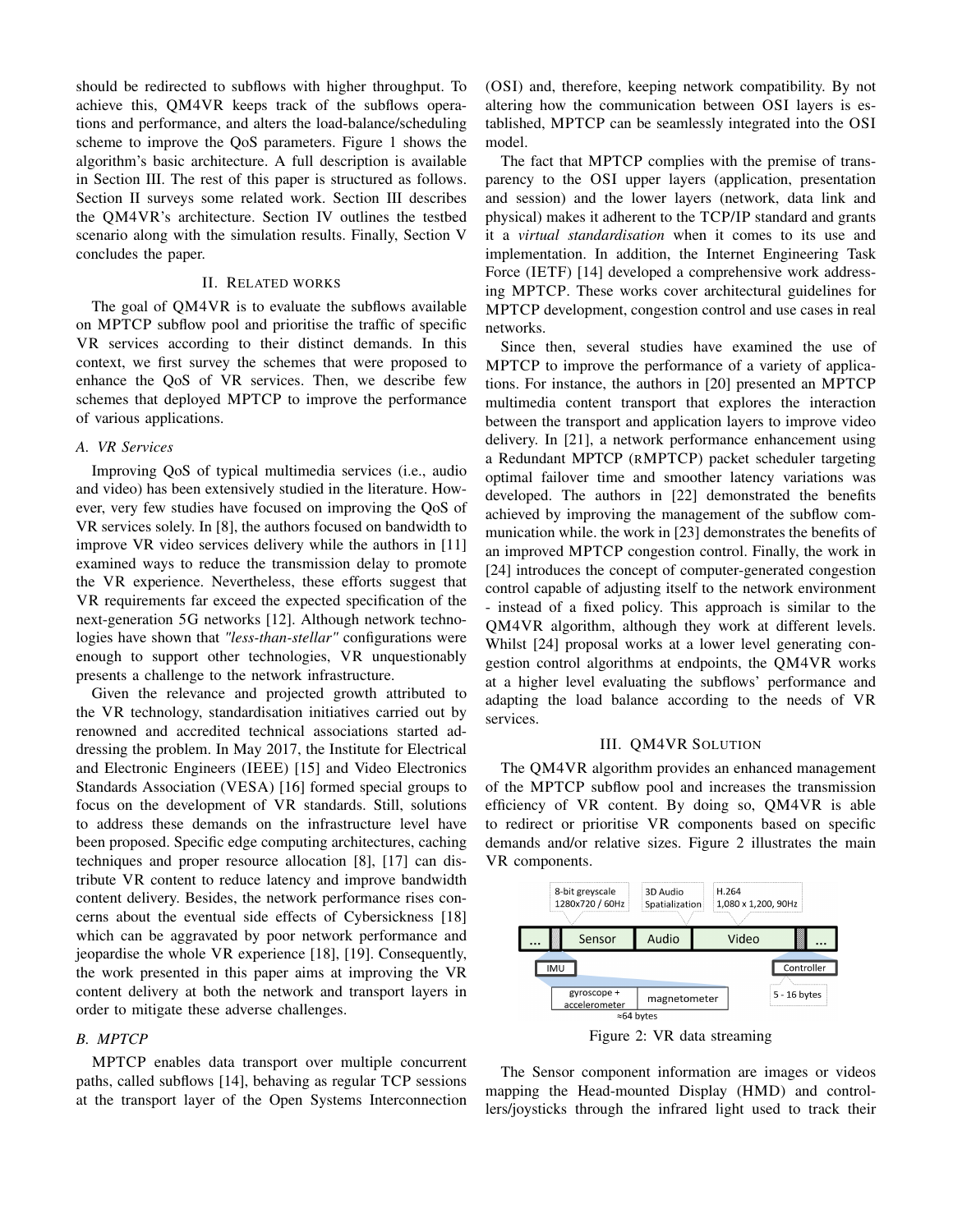position and movement. The Inertial Measuring Unit (IMU) component is responsible for the "fine-grained" movement detection and composed by 3 types of devices: accelerometers  $\left(\frac{m}{c^2}\right)$  $\frac{m}{s^2}$ .10<sup>-4</sup>), gyroscopes ( $\frac{\theta}{s}$ .10<sup>-4</sup> in radians) and magnetometers<br>10<sup>-4</sup> gauge) [25]. These components are responsible for VP  $(10^{-4}$  gauss) [25]. These components are responsible for VR tracking with high accuracy. The controllers contain also user interaction information (pressed buttons, touchpads, etc). Finally, the video streaming and the increasingly complex audio features [9] summarises the most common VR components.

The interdependency between these components is responsible for the *motion-to-photon* latency (i.e., the time between user interaction and its results in the VR experience). Figure 3 illustrates how the relationship between these components works [26]. Camera samples and IMU data are combined to establish a pose estimation (motion) necessary for the human interaction in a VR environment. This information in combination with the controller data - are then sent to be rendered by the application, which returns a group of frames to be shown (photon) in the display of the Head-Mounted Display (HMD).



Figure 3: Motion-to-photon latency

This *latency budget* [8] is of utmost importance for the VR experience and it should be addressed to minimise *motion-tophoton* latency and improve the *impression of presence*, i.e., the sensation of being immersed in the experience.

# *A. Algorithm modules*

To address the *motion-to-photon* latency, the QM4VR modules are presented in Figure 4 and are organised in two groups: the *Content-aware Arbiter* and the *Subflow Monitor*. The algorithm performs its functions in the transport layer of the OSI model and sits on the top of the MPTCP protocol.

The modules in the Subflow Monitor group are:

- Feature extraction: gathers information about subflows' operation by monitoring a packet transmission (e.g., latency value, packet loss, etc).
- Performance History Buffer (PHB): tracks subflows' operations and executes forecast performance-related calculations for each subflow feature.
- Feature classifier: classifies the information available in the performance history buffer based on the linear classifier described in subsection III-B2.



The modules in the Content-aware Arbiter group are as follows :

- Content-aware monitor: once a specific packet content is found (e.g., checking the packet header for a IMU data), this monitor activates the arbiter module.
- QM4VR arbiter: fetches the performance report from Feature classifier module and, based on the featureclassified report, the arbiter chooses the best subflow to transport a specific component.

#### *B. Machine learning approach*

QM4VR performs two types of analysis to *forecast-like* performance (linear regression) and classify the subflows (linear classifier) according to its intended usage.

*1) Linear regression:* For the sake of a light-weight algorithm, this work extends a previous research [22], [27] and simplifies the linear regression applied to PHB report to extract *only* the slope of the linear regression for any given subflow feature performance (delay, throughout, etc.).

Equation 1 describes how the slope is obtained (i.e., in this case, it is the covariance of *x* and y divided by the sum of squares (variance) of  $x$ ). For this project, the  $x$  variable is a timestamp for the exact moment a packet is transmitted and the y variable is the value of a specific network feature (e.g., latency or throughput) for that transmission. These variables compose the dataset used in the linear regression forecasts.

$$
slope = \left(\sum_{i=1}^{n} (x_i - \overline{x}).(y_i - \overline{y})\right) / \sum_{i=1}^{n} (x_i - \overline{x})^2
$$
 (1)

Figure 5 shows two hypothetical examples and the expected results represent the significance of the linear relationship between  $x$  and  $y$ . Algorithm 1 calculates the slope for a specific subflow feature from the history buffer.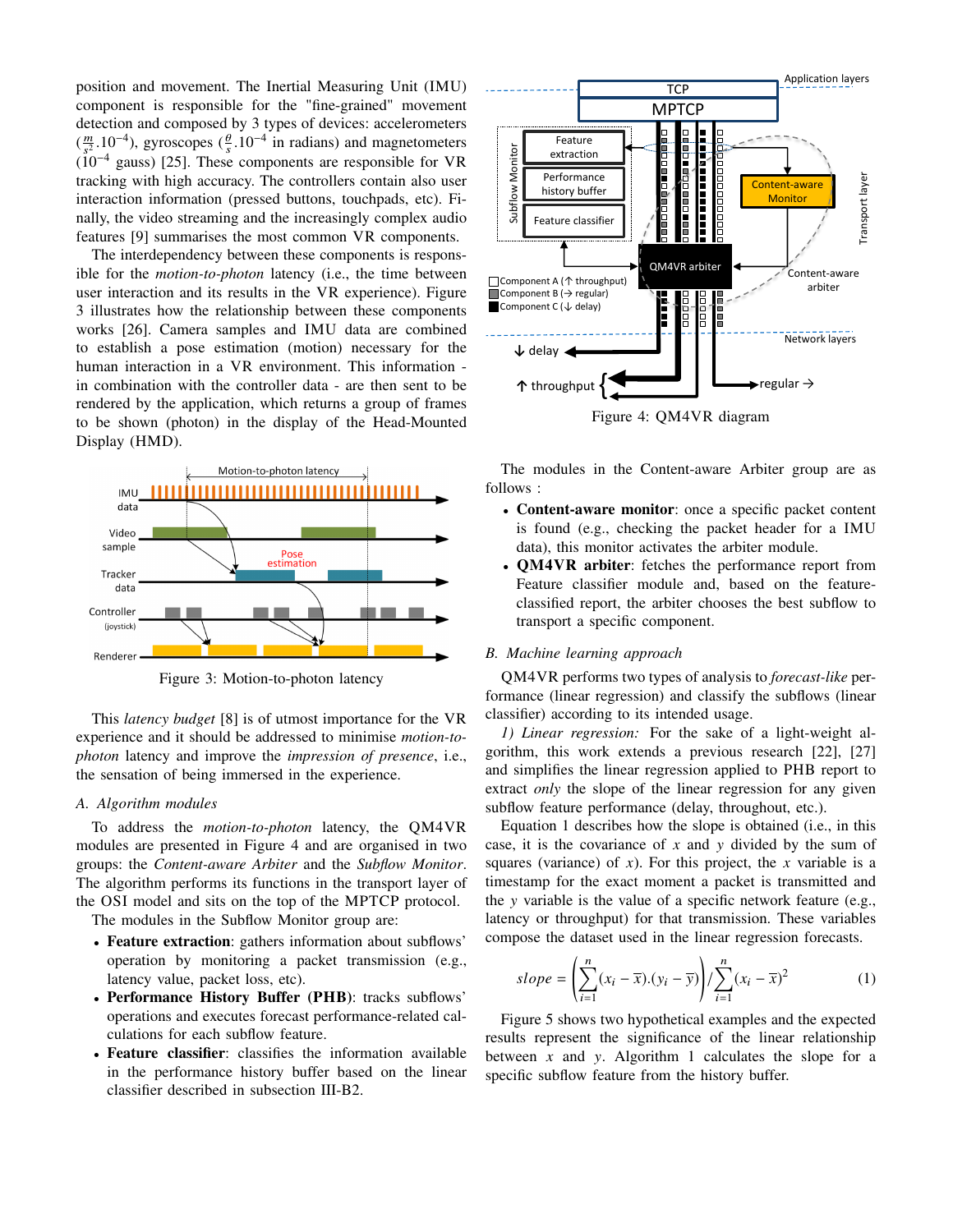

Figure 5: Hypothetical slopes

#### Algorithm 1: Linear regression/slope calculation.

Result: Returns the linear regression slope of a given subflow feature. **Input:**  $V_h \leftarrow$  subflow feature history performance 1 slope  $\leftarrow$  *NaN*; 2 if  $V_h.size > 0$  then<br>3 | while  $V_h.size > 0$  $\begin{array}{c|c} \text{3} & \text{while } V_h.size > limit \textbf{do} \\ \text{4} & V_h.\text{removeFirst:} \end{array}$ *V*<sub>h</sub>.removeFirst; 5 end 6 slope, n, num, den  $= 0$ ;  $7 \mid \text{sum}_x, \text{sum}_y, \overline{x}, \overline{y} = 0;$ <sup>8</sup> foreach *feature in V*<sup>h</sup> do  $9$  | | n++; 10  $\vert$  *sum<sub>x</sub>* += feature.time; 11 **sum**<sub>y</sub> += feature.value;  $12$  end 13  $\bar{x} = (sum_x / n);$ 14  $|\bar{y} = (sum_y / n);$ 15 **foreach** *obj* in  $V_h$  **do** 16 | num =+ (feature.time -  $\bar{x}$ ) . (feature.value -  $\bar{y}$ ); 17 den =+ pow(feature.time -  $\bar{x}$ )); 18 end 19 | slope =  $(num / den);$ 20 end <sup>21</sup> return slope;

*2) Linear Classifier:* Once each subflow has its features properly evaluated by the linear regression, a classification scheme must address the subflow pool and identify the most suitable subflows for a specific usage.

To accomplish this task, QM4VR analyses each subflow by applying a linear classification approach commonly used for neural networks. Figure 6 presents the subflow as a neuron in a neural network.



Figure 6: Subflow as a neuron

In this computational model, the features of the subflow (i.e. delay, jitter) are represented by the vector  $\hat{f}$ . Each feature can have a specific *relevance* represented by the weight vector  $\vec{w}$ . These vectors are combined by the sum of the bias *b* and the *dot product* (weighted sum) of the inputs f and weights  $\vec{w}$ , as described in Equation 2:

$$
\vec{w} \cdot \vec{f} + b = \left(\sum_{i=1}^{n} w_i \cdot f_i\right) + b \tag{2}
$$

Finally, an activation function,  $H(v)$  (Equation 3), computes the weighted sum into a single output and defines if the neuron is fired or not.

$$
H(v) = H(\vec{w} \cdot \vec{f} + b)
$$
 (3)

Usually, for this application,  $H(v)$  is a Heaviside step function as shown in Figure 7.



Figure 7: Hypothetical Heaviside step function

Equation 4 defines when the function  $H(\vec{w} \cdot \vec{f} + b)$  fires:

$$
H(v) = \begin{cases} 1, & \text{if } v > = 0 \\ 0, & \text{if } v < 0 \end{cases}
$$
 (4)

This Heaviside *behaviour* is obtained by the *Sigmoid* function shown in Equation 5.

$$
H(v) = \frac{1}{1 + e^{-v}}
$$
 (5)

This computational model is usually identified as a linear classifier for the trigger boundary and is based on a linear combination of inputs. Algorithm 2 details the weighted sum calculation and the Heaviside/Sigmoid function usage.

*3) Sorting process:* The sorting process uses the results of the linear regression and linear classification to identify the best subflow for a specific requirement following the functional rules (conditions to be observed) and classificatory rule (network feature-classified). Equation 6 shows how the functional and classificatory rules are defined.

$$
S_i = \begin{cases} -1, & \text{for } S_{cw} < P_s \\ -1, & \text{for } \theta_S > 0 \\ \min_{s_1...s_n} (S_{pool}), & Otherwise \end{cases} \tag{6}
$$

Where  $S_{pool}$  is the subflow pool,  $S_i$  is the subflow ID to be used,  $S_{cw}$  is the subflow available congestion window,  $P_s$  is the packet size and  $\theta_s$  is the average time for packet transmission in a given subflow.

There are two functional rules presented in Equation 6:

•  $S_{\text{cw}} < P_s$  checks for the available congestion window for the transmission of a given packet.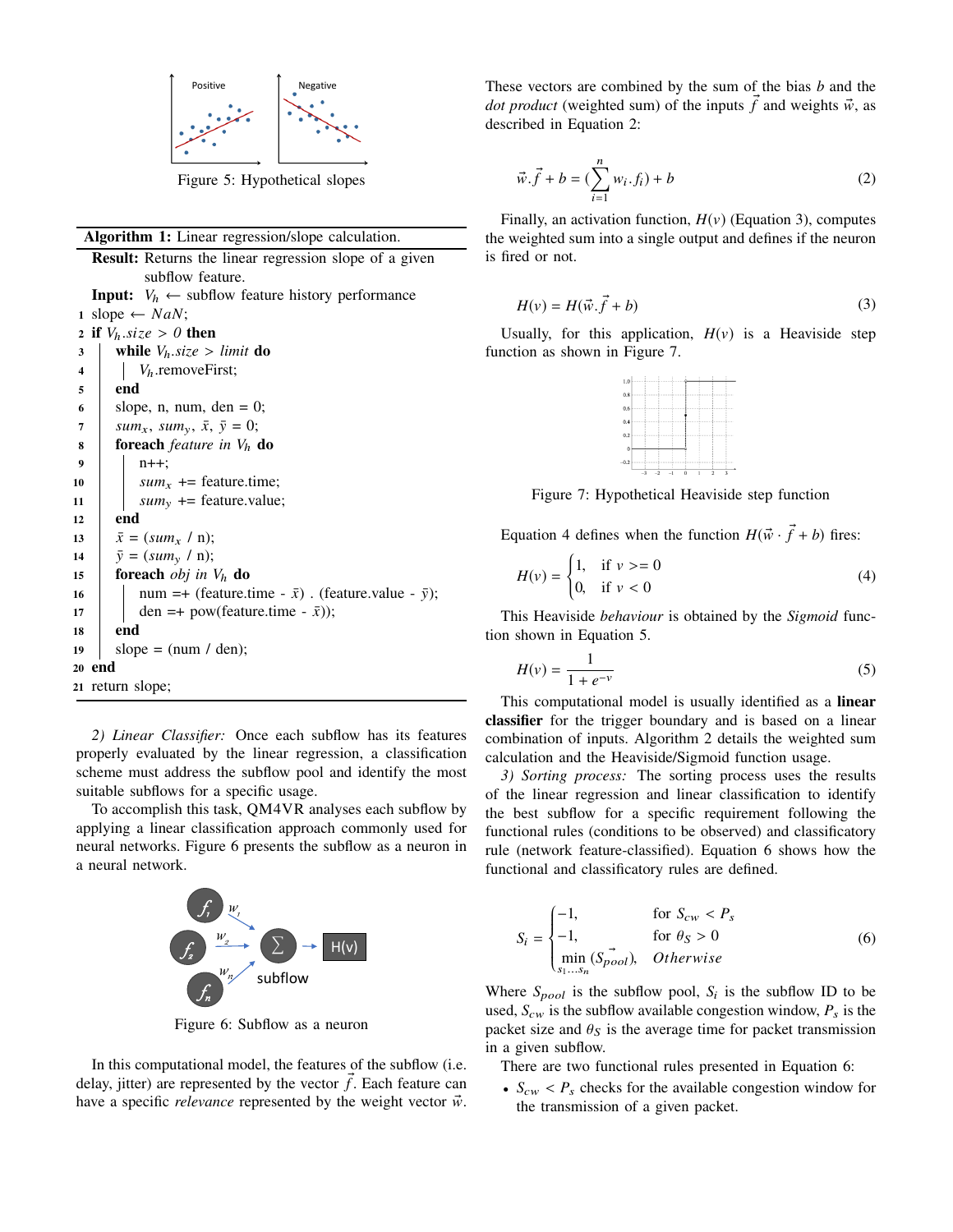# Algorithm 2: Linear classifier.

**Result:** Returns the weighted sum (ws) of the inputs  $\vec{f}$ and weights  $\vec{w}$ 1 SetKwRepeatDodowhile**Input:** inputs  $\leftarrow \vec{f}$ ; weights  $\leftarrow \vec{w}$ ;  $b \leftarrow bias;$ 2 result  $\leftarrow$  *NaN*; 3 if  $inputs.size > 0$  && weights > 0 then<br>4 |  $ws = 0$ ;  $ws = 0;$  $\begin{array}{c|c} 5 & \text{limit} = inputs.size; \\ 6 & \text{while index} > limit \end{array}$ 6 while  $index > limit$  do<br>
7  $w_s += inputs[i]$ .  $ws$  += inputs[i] . weights[i]; 8 end 9 |  $ws += ws + b$ ; 10  $\vert$  result = 1 / (1 + (1/pow(e, ws))); 11 end 12 return result;

•  $\theta_s > 0$  checks if a subflow has been operational before considering its historical performance (assuming that an operational subflow presents average package transmission time bigger than zero).

The classificatory rule is based on the results of the linear classifier (weighted sum) and considers the result of the Sigmoid function to sort/order the subflow properly.

#### IV. TESTBED

QM4VR is assessed using Network Simulator 3 (NS-3) and MPTCP [28] implementation of the IETF Request for Comments (RFC) 6824 [14].

The testbed settings cover two common scenarios for VR: Long Term Evolution (LTE) and a IEEE 802.11 (Wi-Fi Alliance) (WI-FI) implementations. These scenarios take into consideration conditions that will represent "stress test" situations for the QM4VR algorithm (e.g., high noise networks, different subflow delay performance, uneven subflow throughput and packet loss). A modified MpTcpBulkSender application is set in order to generate the packets necessary for the tests. These packets are modified to represent the expected simulated traffic for each VR component under scrutiny. Its counterpart, MpTcpPacketSink application is also used and both applications are extensions of the NS-3 original applications [28]. Table I summarises the testbed environment setup.

### *A.* QM4VR *Algorithm Assessment*

The aforementioned simulation environment is implemented to have high fluctuation in the background noise/traffic to validate the adaptation capabilities of QM4VR. Table II outlines the different scenarios and configurations used to assess QM4VR. These scenarios consider the combination of different weights for network features under scrutiny to define the relevance and impact of these features on the QOS of VR applications. The motivation behind the definition of these weights sought to explore the impact of QM4VR

Table I: Simulation setup summary

| Parameter                            | Value                                       |
|--------------------------------------|---------------------------------------------|
| Environment                          | NS-3 open source MPTCP [28]<br>2000 seconds |
| Simulation length<br>Number of nodes | 8 Nodes                                     |
| Delay<br>Prioritisation ratio        | adjustable to stress conditions<br>1/500    |
| Sender app                           | MpTcpBulkSender [28]                        |
| Receiver app                         | MpTcpPacketSink [28]                        |
| Subflows Data Rate                   | 1Mbps (LTE)                                 |
|                                      | 512Kbps (WI-FI)<br>512Kbps (WI-FI)          |

|  |  | Table II: Scenarios and weighted features |  |  |  |
|--|--|-------------------------------------------|--|--|--|
|--|--|-------------------------------------------|--|--|--|



Figure 8: Results for use cases t1, t2, t3.

when improving specific VR dataflows (e.g., tracking and interaction) in the VR environment and, for that matter, QM4VR targets the improvement of the latency (decreasing delay) and throughput (increasing overall combined MPTCP performance).

For assessment purposes, QM4VR algorithm is compared to the following two algorithms: Default - a round-robin approach based on MPTCP (employs the default MPTCP NS-3 implementation) and RTTLow - a RTT-aware MPTCP enhancement (focuses on achieving a low RTT average value [22]). The graphs in Figure 8 depict the results for use cases *t1*, *t2* and *t3* configured as described in Table II.

In use case *t1* (20% focus on latency and 80% focus on throughput), QM4VR offered no significant reductions of latency when compared to the Default MPTCP algorithm and it is outperformed the RTTLow with about 2%. Referring to throughput, QM4VR outperformed the Default algorithm with 4.6% and the RTTLow with 2.8%. In use case *t2* (40% focus on latency and 60% focus on throughput), QM4VR outper